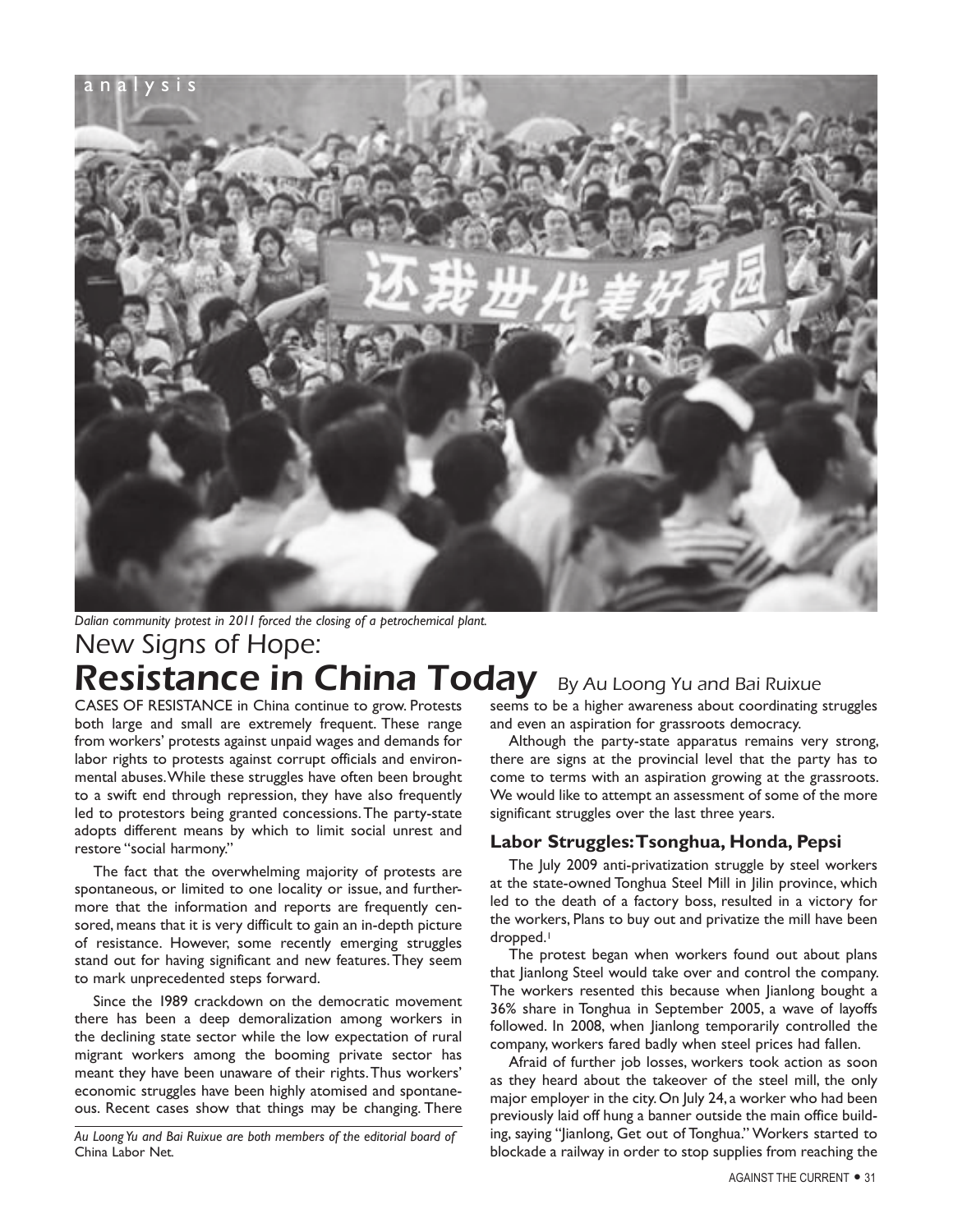mill. Approximately 30,000 present and former workers and their families were involved in the protest.

Much of the workers' anger had been specifically directed at their factory boss, Chen Guojin, who had first come to Tonghua in 2006, not long after Jianlong first purchased a stake in the company. He was resented not only as the representative of Jianlong but also because of his tough disciplinarian style and the pay differential between management and themselves. One 2008 report claimed, for instance, that while Chen was paid three million yuan, some of the company retirees were receiving as little as 200 yuan per month.

During the protest the steel workers beat Chen to death. Just hours later Jianlong withdrew their offer to buy the mill. The struggle successfully halted Jianlong's privatization.

The following year China's Shougang Steel Group, a giant State Operated Enterprise, acquired a majority share in the company. Although this is considered a victory, it remains to be seen how long workers can keep their jobs. After restructuring, SOEs are run as any other commercial entity, under pressure to cut labor costs.

The Tonghua struggle offers several significant lessons.

First, Chinese workers were not prepared to passively sit back in the face of privatization. The fact that a manager was killed illustrates the depth of anger and desperation among workers whose livelihoods and means of survival were at stake. Meanwhile they observed how management was reaping rich rewards.

During the enterprise reforms since late 1980s, it was not uncommon to read in the news that the individual workers killed the managers for sacking them or for cutting their wages, but this was never a *collective action*. Where there were collective actions — mostly demonstrations or camping in front of factories — they were moderate and very self-disciplined due to fear of retaliation. The Tonghua incident is the first case where a manager was killed by a large group of workers and was supported by most fellow workers.

The workers' violence was also widely supported by netizens. Such a massive outbreak of anger frightened the local government and forced it to make significant concessions. Whether this represents a sign that the demoralizing effect of the 1989 defeat is now receding remains to be seen. But future SOE workers' struggles may refer to this example and continue to draw inspiration from it.

Second, more or less at the same time as the Tonghua struggle workers at the Linzhou Steel Company in Puyang City were also fighting against privatization; the victory at Tonghua greatly encouraged their struggle. The workers locked up an official from the municipal government for 90 hours. They also ended their fight with a victory.

Third, the Chinese steel industry, the world's largest, is one where many workers have been victimized by large-scale layoffs. The central government's policy is to push industries into privatization and/or force them to merge in order to make them globally competitive. For example, from 1996-2001 the workforce in the ferrous metal industry declined by 40%, from 3.37 million to 2.04 million.2 Although SOE and collective enterprise workers are now just one-fifth of the national working class, the Tonghua struggle proves that they remain important. Even after restructuring, the most important industries are still SOEs, and collective enterprise workers still

remain a formidable force.

Finally, in both Tonghua and Linzhou all the supposedly pro-labor institutions within the plants — the trade union, the staff and the workers' representative congress — proved ineffective at representing workers' interests. This was why workers — including many union members — took actions independently of the official trade union. One Tonghua employee speaking to the *China Daily* commented, "I can't remember the last time we had a conference with our union representative. The union certainly didn't do any good the day Chen was killed."3

In May 2010, what has been probably the highest-profile<br>strike action in China's recent history began when Honda<br>workers in Foshan, Guangdong province, took action call-<br>ing for higher wages and — perhans even more signifi n May 2010, what has been probably the highest-profile strike action in China's recent history began when Honda ing for higher wages and — perhaps even more significantly — the reorganization of their workplace trade union. This triggered a wave of strike actions in foreign-owned car plants that summer. Unlike the Tonghua struggle, these workers did not take action in the face of privatization and imminent job losses. Already working at privately owned enterprises, they sought to improve on their current situation.

The action, which first began on May 17 with around 100 striking workers, was followed by two further strikes four days later. This led to retaliation by Honda management, who dismissed two of the workers' leaders. The workers did not give in, however, and the following day the strike spread as the whole factory went on strike. Production was completely halted. The strike lasted for more than two weeks and only ended after management offered regular workers a 35% pay increase while those working as interns received a raise of more than 70%.

Previously Honda workers had been receiving wages well below industry standards. Honda had also been particularly quick to exploit those in internship programs. Since interns were not protected by Chinese Labour Law, they were paid less than the minimum wage.

As in the Tonghua struggle, the ACFTU (official union) at the Honda plant failed to protect the interests of the workers. Indeed, during the course of the strike the local level trade union stood apart from the strike. In fact, on May 31 some strikers reported that they had been physically attacked by men wearing union badges. Even after it issued a vague apology letter, the union was clearly more keen on encouraging workers to go back to work as quickly as possible than on ensuring a just outcome to the strike.

At an enterprise level the Honda workers recognized that their union was failing them. Thus they made the reorganization of the workplace union a key demand. Additionally, in an open letter, worker representatives condemned the branch trade union saying, "We are outraged by the trade union's appropriation of the fruits of the workers' struggles. We insist that the branch trade union of the factory shall be elected by the production line workers."4

In the end, the workers were unable to win this demand. Although the local trade union announced a workplace union election in late August 2010, it turned out that this was only a by-election where just a part of the leadership was to be elected. The original chairperson, who was very much resented by the strikers, kept his seat. In a highly complicated fourstage process, members of the management team were elect-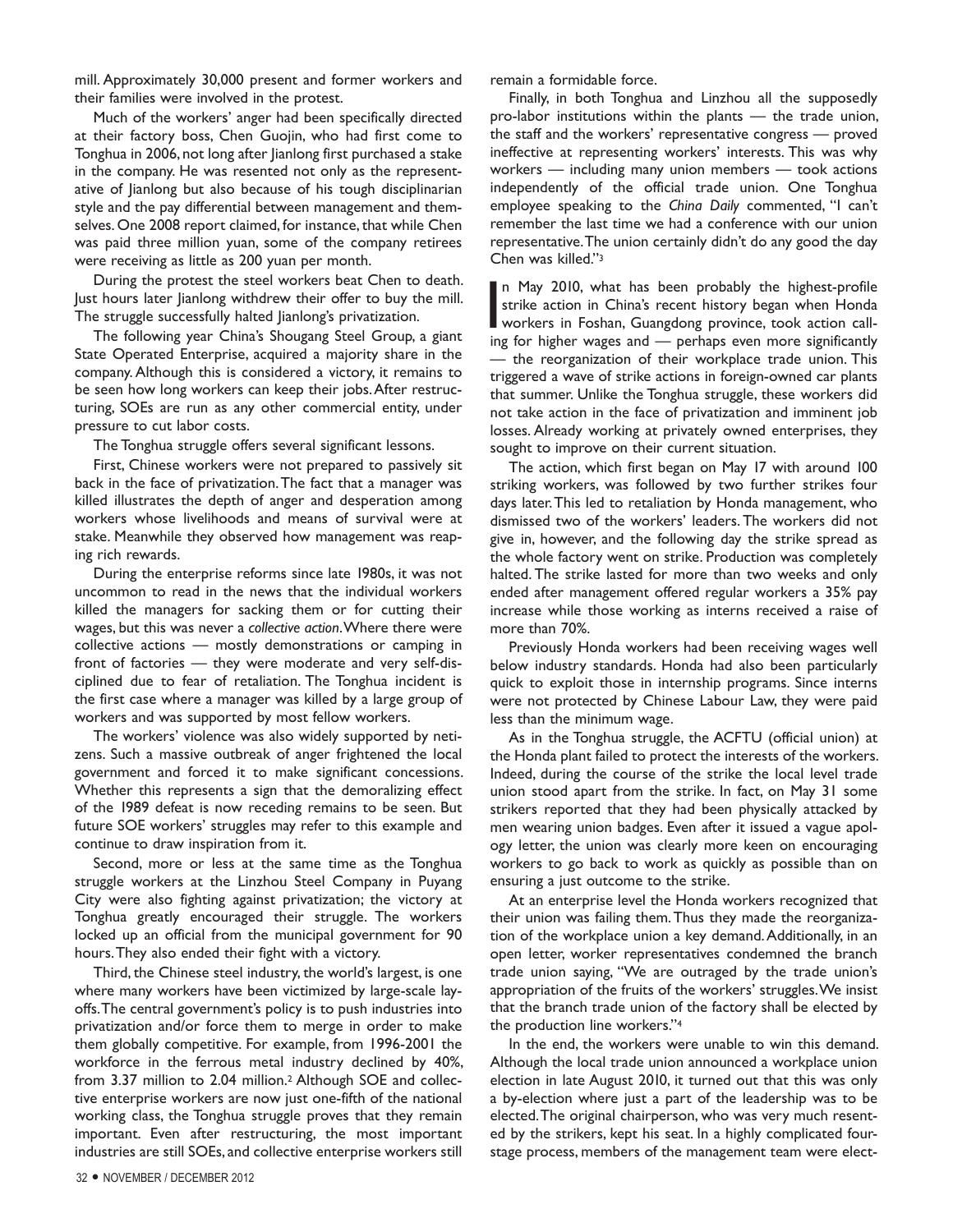

*ON OCTOBER 18 a group of labor organizations protested at Adidas Hong Kong office. They demanded that Adidas take responsibility for occupational*  hazards at supplier plants in Indonesia and China, particularly 69 workers at Dynamic Casting in Guangzhou. According to Globalization Monitor, *which issued a report the previous month, TaylorMade-Adidas has failed to stop these hazards at the supplier plant a full year after the first group of*  workers was identified as suffering from Hand-Arm Vibration disease, which is caused by substandard vibration units or their improper usage. For more *information about how you can get involved in this campaign, go to http://www.globalmon.org.hk/en/.*

ed. Meanwhile activists who led the strike were pushed out.

Nevertheless, the workplace union negotiated a second wage increase in March 2011.5 The fact that many of the workers were so young — more than 50% of those who took part in the first strike in Foshan were high school students on internship programs — is also significant: The strike represents the actions of a new generation of Chinese workers, who have no memory of the 1989 democracy movement and its defeat.

In fact, because of censorship most of these young workers probably do not know of the event at all. However they are prepared to fight to improve conditions at their own workplace. While SOE workers generally were unprepared to call for workplace union elections out of fear that they would be accused of "trying to get rid of the leadership of the party," these young private-sector workers, mostly from rural household or from small cities, dared to break the taboo.

At the height of their struggle the strikers made clear that they saw their actions as being in the interests of the whole Chinese working class. They said, "Our struggle to defend our rights is not just about fighting for ourselves, the 1800 workers of Honda. We are concerned about the rights of all the workers in the whole country. We want to set a good example of workers struggling for their rights."6

We are not sure how many workers may share this vision, but one thing is certain — they are quite unlike their parents, who may say *"ershi ding chushan, sishi ding shoushan"* ("when we are at twenty we all go to cities to work, and when we turn forty we all go back to our home village"). Instead this young generation of rural migrant workers has a strong desire to establish roots in the cities,. They are more likely to view themselves as part of the urban working people rather than

as *nongmingong*. In fact, they rarely till the land and have little intention of living as peasants.

Those who receive secondary education or vocational training are more likely to have a broader vision than their parents. Even if the Honda strike remains an individual case, it will nevertheless be an important signpost for developing resistance among young rural migrant workers. What they can accomplish is still unknown, but these young workers may surprise us in many ways in the near future.

nother significant recent example was the protest by thousands of workers from Pepsi bottling plants on November 14, 2011, against an agreement between PepsiCo Inc and Taiwanese Tingyi Holding Corporation (also known as "Master Kong"). The agreement involves PepsiCo giving up its bottling operations in China and transferring its equity interests to Tingyi-Asahi Beverages Holding Co. (TAB), a joint-venture between Tingyi and Japanese company Asahi Group Holdings Ltd, in exchange for a stake in this joint-venture company.

Workers were to have their existing contracts with PepsiCo terminated; they would be forced to renegotiate them with TAB. On hearing the news, the workers, who claimed that they had previously known nothing about the deal between the companies, took the day off7 and demanded that either the takeover be halted or, if their contracts were to be terminated, that they had a right to compensation from PepsiCo for its violation of the original contract.

Significantly, these workers took the unprecedented step of coordinating their action. Protests took place at bottling plants in more than five different cities at the same time, including Chongqing, Chengdu, Fuzhou, Changsha and Nanchang. Moreover following the protest action, an online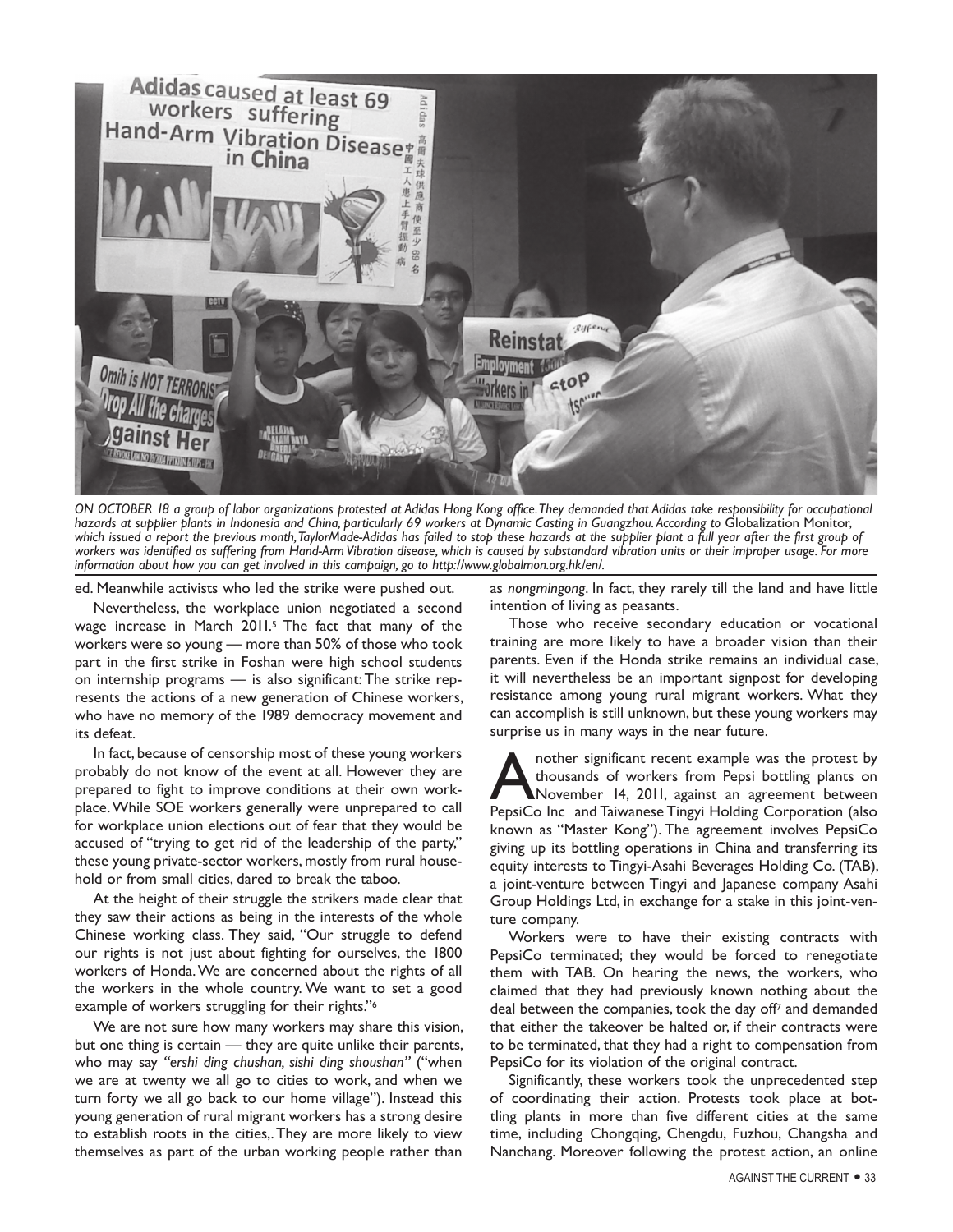campaign was organised to try and involve workers at all of PepsiCo's bottling plants across China.

On November 30, Pepsi actually did announce some compensation packages for the workers. They were given the option of a) staying on, working one more year and then receiving a higher level of compensation pay, b) immediate compensation (a smaller amount), or c) keep their current labor contracts. Nevertheless, posts on workers blogs, quickly deleted soon after they appeared, indicated that at least among some workers there was dissatisfaction with the situation.

On December 1, for instance, a Lanzhou Pepsi workers' microblog stated that the workers did not agree with the terms offered by their employers. Workers were still demanding that their employers respond to their demands. If the management did not respond in time, the workers threatened to do whatever they could within the law to express their grievances. The alliance between PepsiCo and Tingyi was finally approved by the Chinese Ministry of Commerce at the end of March 2012. But while there are reports that the workers remain unsatisfied, it remains to be seen whether any further action will occur.

## **The Wukan Uprising**

 Probably the most remarkable case of resistance last year was the 2011 struggle by villagers in Wukan, a fishing village with a population of approximately 13,000, in Guangdong province. This struggle saw the ruling Communist Party temporarily losing control of the village. The result was a partial victory for the villagers, who were able to prepare for independent elections to their village committee for the first time.

The Wukan incident began with action taken by villagers over their opposition to illegal land seizures by corrupt government officials. "Land grabbing" is a common problem in China, and indeed it has been officially acknowledged that more than 43% of Chinese farmers have been victims; as a result local governments have made huge profits.8

Protests in opposition to corruption have become extremely frequent. This is worrisome to China's leadership, who want, above all, to maintain social stability. As a result, they now claim that there is a need to protect peasants' rights.

In Wukan, according to villagers, the problem of land being taken from them and then sold to property developers began in the mid-1990s. It was not until a few years ago, however, that a group of the villagers first began submitting legal complaints about corrupt officials misappropriating village land.

In September 2011, the villagers finally decided that they had had enough and came out onto the streets in mass protests, storming local government offices and driving out the party secretary. Riot police were sent in and villagers driven back. Shortly afterwards, the local government asked the villagers to choose 13 representatives to represent them in mediation. But as soon as the villagers' anger seemed to die down, the government tried to get the village back under their control. In early December the representatives were arrested at a restaurant, interrogated and thrown into jail.

Two days later, when riot police were again sent into the village, they were met by more mass protests from the villagers. Despite attempts to regain control, using tear gas and water cannons, police were pushed out of the village. They retreated to block a road a few miles away, preventing food and water from entering the village. When villagers learned that Xue Jinbo, one of the 13 representatives, died in custody, anger only fuelled villagers' determination.

In the end, despite the initial brutality and the horrendous death of Xue Jinbo, the protests were not as fiercely suppressed as they have been in the past. Rather those detained were released and the local government promised to address the villagers' complaints. For the first time in decades, the municipal and provincial governments' officially recognized the provisional committee founded by the villagers.9 This provides villagers with a vehicle through which to prepare for elections of a new village committee. Struggle from below, as this case indicates, has the potential to change the party's practical ban on any form of autonomous organisation.

In February 2012, an 11-member elections committee organized the election of a new village committee the following month. The old officials who had overseen the illegal selling of the land had already been driven out. In order to insure transparency all elections committee candidates were required to collect 50 signatures from fellow villagers, indicating that they had at least minimal support, and publicly declare that they would not run in the forthcoming election.

To ensure that these elections were open and democratic a census of the village population was carried out. Many villagers participated in their first election and were enthusiastic about the process.<sup>10</sup> According to a Xinhua report, more than 70% of those eligible participated.

One of the representatives hoped that this election might inspire the nation and that all levels of the government, from the villages to the central government will be democratically elected in the future.<sup>11</sup> That they won the right to these elections no doubt represents a remarkable and unprecedented step forward for the villagers in Wukan.

Recent online comparisons between the Wukan elections and the election for the Hong Kong Chief Executive have shown how Wukan is now more democratic than Hong Kong. This is a reflection on both the achievement of the villagers in Wukan and on the lack of democracy in Hong Kong.

What this new democracy will actually mean for the villagers of Wukan is yet to be seen. Indeed, the problem of the illegal land seizures initially raised by the villagers has not yet been resolved. It is uncertain as to whether it really will be.

It is also worth remarking that despite the protestors denouncing the corruption of officials, the protest was not against the Communist Party. There were in fact many banners and statements throughout the incident expressing support for the Party, a common thread throughout different protests in China. This reflects the view that corrupt local officials, rather than the central government, are to blame.

Indeed, among the protest leaders were Communist Party members, one of whom, Lin Zuluan, has since been promoted to the position of party secretary of Wukan. In the March election he was elected to head the village committee. This means he now holds both the position of party secretary and head of the village committee.

One question that has frequently surfaced in the discussion over the implications of the Wukan incident is whether the event has led to the emergence of a much more democratic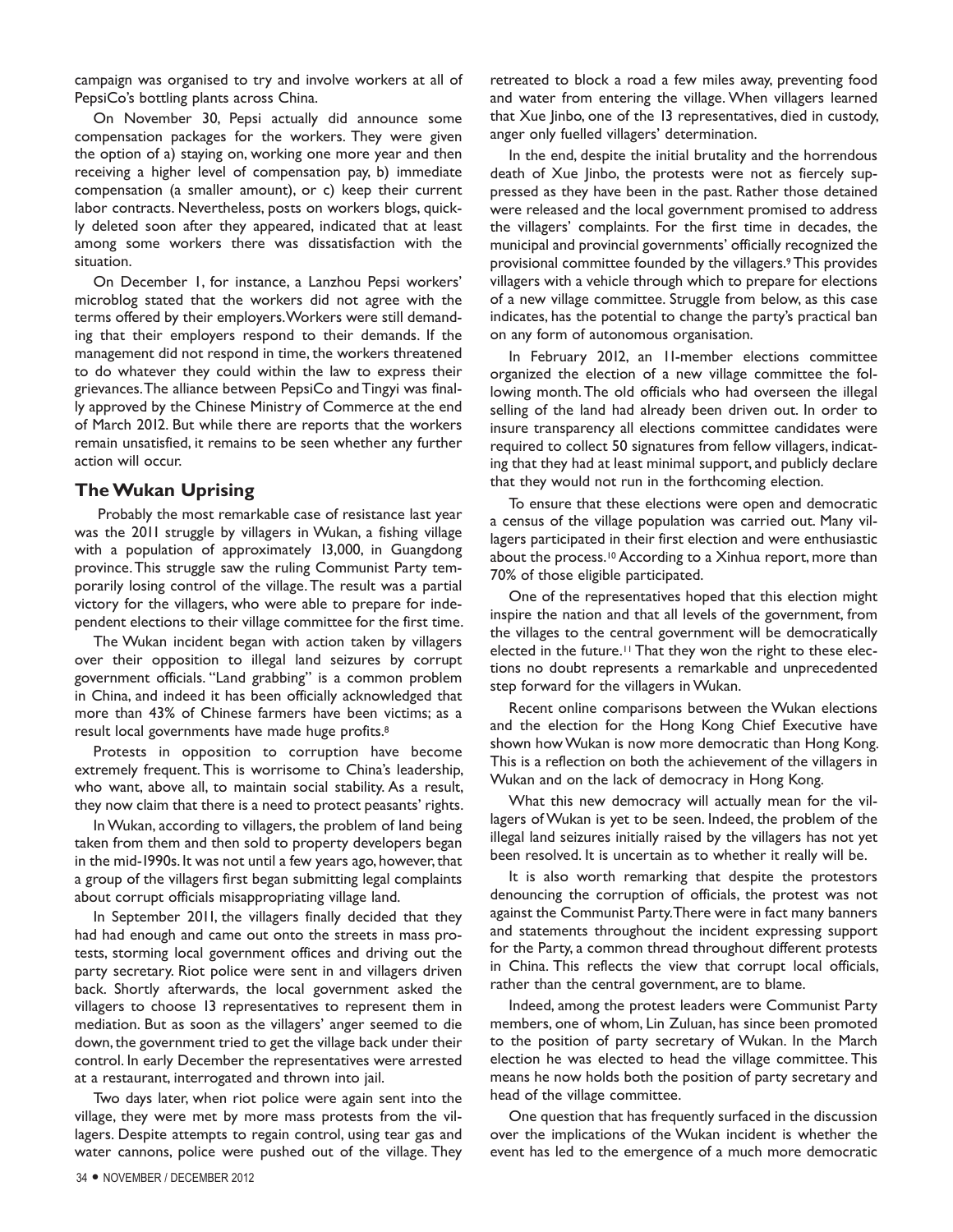model that has the potential to be replicated elsewhere in China. However, talk of a "Wukan model" is overly optimistic if not misleading.

The events at Wukan were a victory brought about by determined grassroots resistance on a massive scale, but also under specific conditions, namely that one of the leaders of the struggle was a popular and skillful Communist party member and that it had the support of a fully developed network of young villagers who, through electronic devices and the internet, broke through news censorship. An additional factor is probably the fact that, in recent years, the Guangdong provincial government has been seen as being a bit more tolerant towards economic protests. It realizes that these are not necessarily threatening to the party-state.

If such reforms were to be introduced elsewhere from above, however, they would most likely only be on a limited scale. At any time candidates who lacked party approval, or were perceived as a threat, were elected, these reforms could be reversed. Only through more widespread struggle that could see beyond the immediate single issue might a more genuinely democratic and accountable model emerge.

## **Environmental Protests: Dalian, Haimen**

Environmental issues are also a major cause of protests in China. Despite government claims about aims to reduce environment pollution and to create a cleaner environment, such claims are put aside where they conflict with the desire to attract investment. Nevertheless, due to the fear of social instability, environmental protests have had at least some successes.

One recent widely reported environmental protest is the Dalian struggle of August 2011, when protests in the city of Dalian in Liaoniang province, Northeast China, led authorities to order a petrochemical plant shut down immediately. The protest began after Dalian residents became concerned about the potential spill of toxic chemical paraxylene (PX) from the Fujia chemical plant, following a heavy storm that had caused high waves to burst through the dike protecting the plant.

 Despite the authorities' insistence that there had been no spills, thousands of residents took to the streets in anger over the safety risks to which the plant exposed them. Many claimed that toxins had, in fact, leaked from the plant. They raised slogans demanding "PX out of Dalian" and "Refuse PX." It was furthermore reported that Chinese reporters who had tried to investigate the plant had been beaten by security guards.<sup>12</sup>

Authorities were anxious to limit the scale of social unrest, and early into the protests the mayor, Li Wancai, tried to appease protesters by offering to relocate the plant. However, protesters demanded that a clear timetable had to be established and the detained protesters released before the protests would end. Indeed one of the key issues was the residents' clear mistrust of the authorities. In the words of one demonstrator, "Even if there was contamination, the government would restrict the news."13

This was not the first protest to lead to the scrapping of a project involving the chemical PX. Following protests in Xiamen in 2007 authorities were also pushed into halting a similar project and moving it out of the city's jurisdiction.

Despite the Dalian protest ending with what seemed like a victory as the plant was being shut down and the promise that the authorities would relocate it to Xizhong Island, reports have since suggested that the factory may have reopened. References to the plant's reopening on mainland websites have since been removed.<sup>14</sup> If the plant has indeed reopened, it demonstrates just how little the word of the authorities' means and how easy it is for them to backtrack on their promises.

In December 2011, thousands of villagers protested for four days in Haimen, a town in Guangdong province not far from Wukan. They blocked a road and surrounding government offices to express their opposition to the planned n December 2011, thousands of villagers protested for four days in Haimen, a town in Guangdong province not far from offices to express their opposition to the planned expansion of a coal-fired power station owned by state-run Huaneng Power. The residents were prompted to protest by concerns about the high level of pollution. They said the power station was leading to health problems including a rise in the number of cancer cases.

In this case riot police fired tear gas at the crowd to break up the protest, resulting in injuries and reports of two deaths. Police also detained protesters, allegedly for vandalism. Due to fear that the protests might grow, and probably with Wukan in mind, there were many efforts to deter protesters. Students, for instance, were prevented from leaving school until late in the day out of fear that they might join in the protest.<sup>15</sup> Meanwhile, local televisions broadcast clips showed legal experts warning that those who joined the protests could face up to five years in prison.<sup>16</sup>

Reports have suggested that many of the residents in Haimen had been following the situation in Wukan and were influenced by it. The fact that these two events took place at the same time would no doubt have only added to the pressure on the provincial government. It may also have contributed to the quick decision to suspend the power station project, once the immediate response of deterring the protesters failed.

Authorities would certainly not want there to be any chance of events at Haimen spiralling out into another Wukan, potentially involving even larger numbers.The protest therefore resulted in the Shantou city government, under whose jurisdiction Haimen falls, announcing that the project would be temporarily suspended. But no promise was made to put a stop to the plan altogether.

s the cases here have shown, resistance in China can bring about limited positive change. This is important not only to understand the benefits of the immediate victory, such as halting privatization, better working conditions or limiting harm to the environment. More such victories can inspire future actions and help improve the potential for their positive outcome. This is illustrated by the influence that the struggles of the Tonghua steel workers, the Honda workers and the villagers of Wukan had on other similar struggles at the same time.

The forms that resistance have taken also reflect how the current generation is becoming increasingly bold. Although still on a smaller scale, the attempt by Pepsi workers to coordinate their action is of particular note. Even if such coordination was contemplated in the past, fear of the consequences acted as a deterrent.

 The fact that the young Honda workers made the claim that they were acting in the interests of the whole Chinese working class again shows how the mark of this new